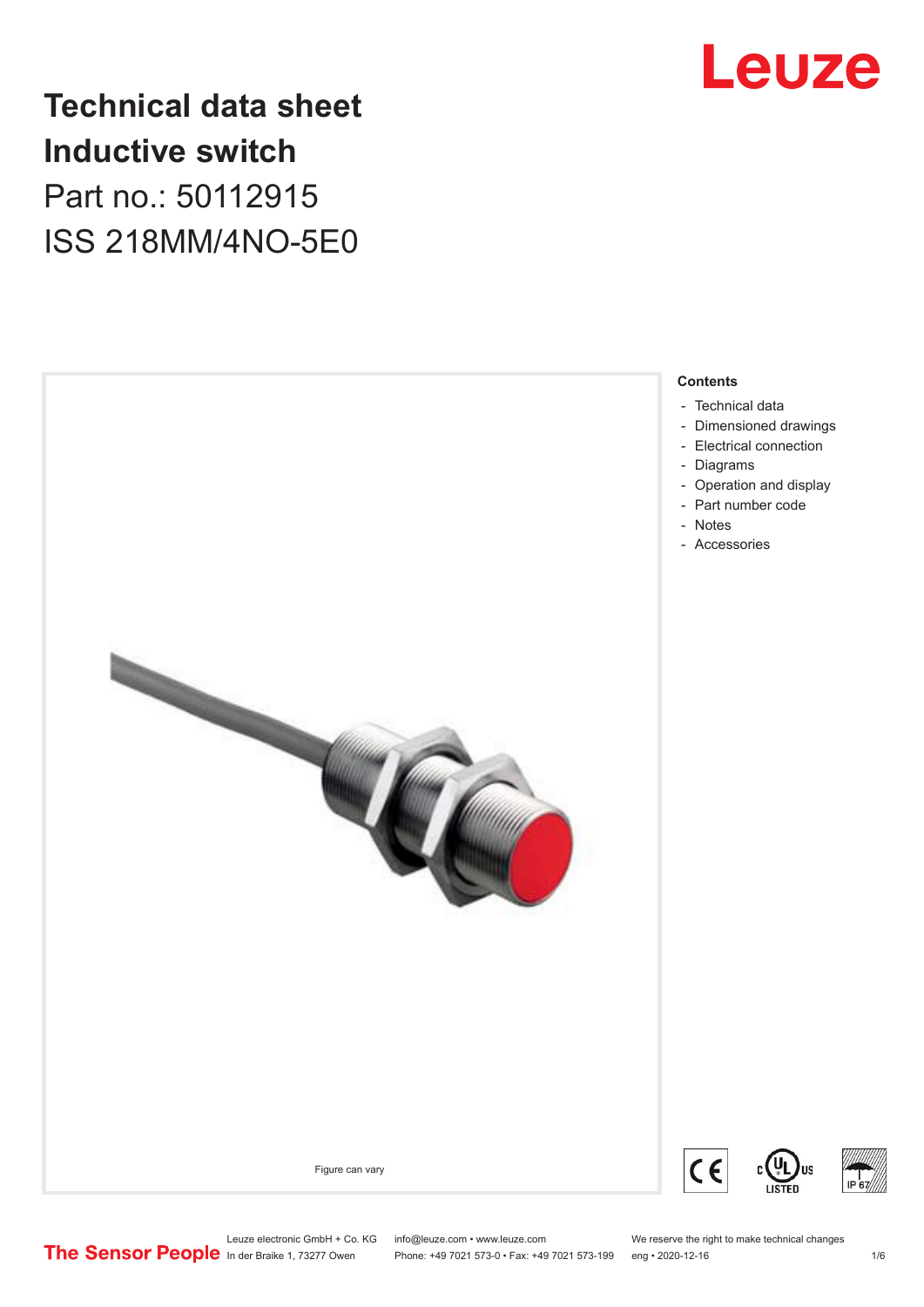# <span id="page-1-0"></span>**Technical data**

# Leuze

#### **Basic data**

|                              | Series                                                | 218                                                                                             |  |
|------------------------------|-------------------------------------------------------|-------------------------------------------------------------------------------------------------|--|
|                              | Typ. operating range limit S <sub>n</sub>             | $5 \text{ mm}$                                                                                  |  |
|                              | <b>Operating range S</b> <sub>a</sub>                 | $04$ mm                                                                                         |  |
|                              |                                                       |                                                                                                 |  |
|                              | <b>Characteristic parameters</b>                      |                                                                                                 |  |
|                              | <b>MTTF</b>                                           | 900 years                                                                                       |  |
|                              |                                                       |                                                                                                 |  |
|                              | <b>Electrical data</b>                                |                                                                                                 |  |
| <b>Protective circuit</b>    |                                                       | Inductive protection                                                                            |  |
|                              |                                                       | Polarity reversal protection                                                                    |  |
|                              |                                                       | Short circuit protected                                                                         |  |
|                              |                                                       |                                                                                                 |  |
|                              | Performance data                                      |                                                                                                 |  |
|                              | Supply voltage U <sub>B</sub>                         | 10  30 V, DC                                                                                    |  |
|                              | <b>Residual ripple</b>                                | 0  20 %, From U <sub>B</sub>                                                                    |  |
|                              | <b>Open-circuit current</b>                           | 0  10 mA                                                                                        |  |
|                              | Temperature drift, max. (in % of S.)                  | 10 %, Over the entire operating<br>temperature range                                            |  |
|                              | Repeatability, max. (in % of S,)                      | 5 %, For $U_{\rm R}$ = 20  30 V DC, ambient<br>temperature $T_a = 23 \degree C \pm 5 \degree C$ |  |
|                              | <b>Switching hysteresis</b>                           | $10\%$                                                                                          |  |
|                              |                                                       |                                                                                                 |  |
|                              | Outputs                                               |                                                                                                 |  |
|                              | <b>Number of digital switching outputs</b> 1 Piece(s) |                                                                                                 |  |
|                              |                                                       |                                                                                                 |  |
|                              | Switching outputs                                     |                                                                                                 |  |
|                              | <b>Voltage type</b>                                   | DC                                                                                              |  |
|                              | Switching current, max.                               | 200 mA                                                                                          |  |
|                              | Residual current, max.                                | 0.1 <sub>m</sub> A                                                                              |  |
|                              | Voltage drop                                          | $\leq$ 2 V                                                                                      |  |
|                              |                                                       |                                                                                                 |  |
| <b>Switching output 1</b>    |                                                       |                                                                                                 |  |
|                              | <b>Switching element</b>                              | Transistor, PNP                                                                                 |  |
|                              | <b>Switching principle</b>                            | NO (normally open)                                                                              |  |
|                              | <b>Timing</b>                                         |                                                                                                 |  |
|                              | <b>Switching frequency</b>                            | 2,000 Hz                                                                                        |  |
|                              | <b>Readiness delay</b>                                | 60 ms                                                                                           |  |
|                              |                                                       |                                                                                                 |  |
| <b>Connection</b>            |                                                       |                                                                                                 |  |
| <b>Number of connections</b> |                                                       | 1 Piece(s)                                                                                      |  |
|                              |                                                       |                                                                                                 |  |
|                              | <b>Connection 1</b>                                   |                                                                                                 |  |
|                              | <b>Function</b>                                       | Signal OUT                                                                                      |  |
|                              |                                                       | Voltage supply                                                                                  |  |
|                              | <b>Type of connection</b>                             | Cable                                                                                           |  |
|                              | Cable length                                          | 2,000 mm                                                                                        |  |
|                              | <b>Sheathing material</b>                             | <b>PVC</b>                                                                                      |  |
|                              | Cable color                                           | Gray                                                                                            |  |
|                              | <b>Number of conductors</b>                           | 3 -wire                                                                                         |  |

#### **Mechanical data**

| Design                                             | Cylindrical                     |
|----------------------------------------------------|---------------------------------|
| <b>Thread size</b>                                 | M <sub>18</sub> x 1 mm          |
| Dimension (Ø x L)                                  | 18 mm x 35 mm                   |
| <b>Type of installation</b>                        | Embedded                        |
| <b>Housing material</b>                            | Metal                           |
| <b>Metal housing</b>                               | Nickel-plated brass             |
| <b>Sensing face material</b>                       | Plastic, Polybutylene (PBT)     |
| Net weight                                         | 108 <sub>g</sub>                |
| <b>Housing color</b>                               | Red, RAL 3000                   |
|                                                    | Silver                          |
| <b>Type of fastening</b>                           | Mounting thread                 |
|                                                    | Via optional mounting device    |
| <b>Standard measuring plate</b>                    | 18 x 18 mm <sup>2</sup> , Fe360 |
|                                                    |                                 |
| <b>Operation and display</b>                       |                                 |
| <b>Type of display</b>                             | LED                             |
| <b>Number of LEDs</b>                              | 1 Piece(s)                      |
|                                                    |                                 |
| <b>Environmental data</b>                          |                                 |
| Ambient temperature, operation                     | $-2570 °C$                      |
| Ambient temperature, storage                       | $-2570 °C$                      |
| <b>Certifications</b>                              |                                 |
| Degree of protection                               | IP 67                           |
| <b>Protection class</b>                            | $\mathbf{II}$                   |
| <b>Certifications</b>                              | c UL US                         |
| Test procedure for EMC in accordance IEC 61000-4-2 |                                 |
| with standard                                      | IEC 61000-4-3                   |
|                                                    |                                 |
|                                                    | IEC 61000-4-4                   |
|                                                    | IEC 60947-5-2                   |
| <b>Standards applied</b>                           |                                 |
| <b>Correction factors</b>                          |                                 |
| Aluminum                                           | 0.35                            |
| <b>Stainless steel</b>                             | 0.75                            |
| Copper                                             | 0.3                             |
| <b>Brass</b>                                       | 0.45                            |
| Fe360 steel                                        | 1                               |
|                                                    |                                 |
| <b>Classification</b>                              |                                 |
| <b>Customs tariff number</b>                       | 85365019                        |
| eCl@ss 5.1.4                                       | 27270101                        |
| eCl@ss 8.0                                         | 27270101                        |
| eCl@ss 9.0                                         | 27270101                        |
| eCl@ss 10.0                                        | 27270101                        |
| eCl@ss 11.0                                        | 27270101                        |
| <b>ETIM 5.0</b>                                    | EC002714                        |

**ETIM 7.0** EC002714

**Wire cross section** 0.34 mm<sup>2</sup>

Leuze electronic GmbH + Co. KG info@leuze.com • www.leuze.com We reserve the right to make technical changes ln der Braike 1, 73277 Owen Phone: +49 7021 573-0 • Fax: +49 7021 573-199 eng • 2020-12-16 2/6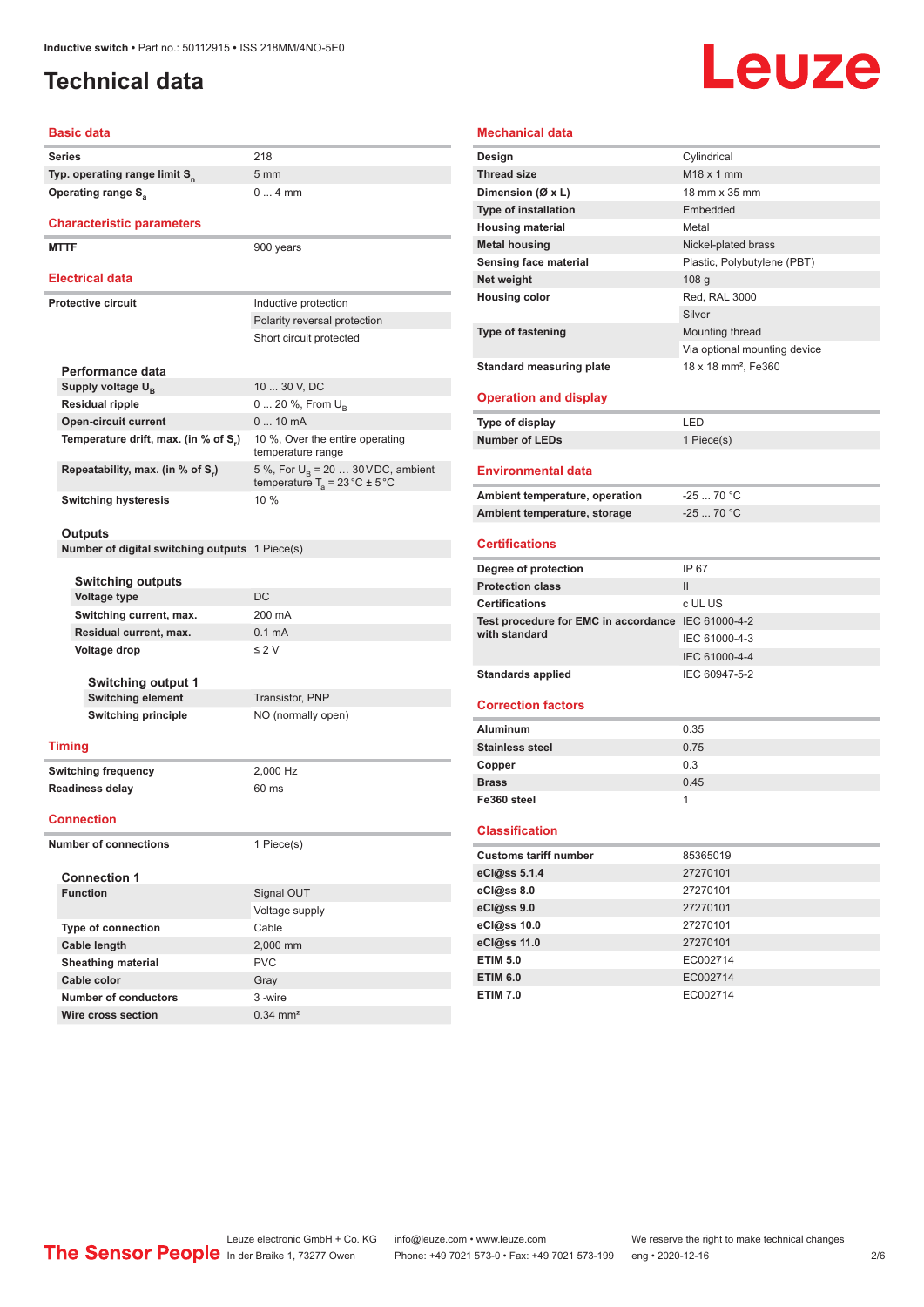<span id="page-2-0"></span>**Inductive switch •** Part no.: 50112915 **•** ISS 218MM/4NO-5E0

## **Dimensioned drawings**

All dimensions in millimeters





# **Electrical connection**

#### **Connection 1**

| <b>Function</b>             | Signal OUT            |
|-----------------------------|-----------------------|
|                             | Voltage supply        |
| <b>Type of connection</b>   | Cable                 |
| Cable length                | 2,000 mm              |
| <b>Sheathing material</b>   | <b>PVC</b>            |
| Cable color                 | Gray                  |
| <b>Number of conductors</b> | 3-wire                |
| Wire cross section          | $0.34 \, \text{mm}^2$ |

#### **Conductor color Conductor assignment**

| <b>Brown</b> | V+               |
|--------------|------------------|
| <b>Blue</b>  | <b>GND</b>       |
| <b>Black</b> | OUT <sub>1</sub> |

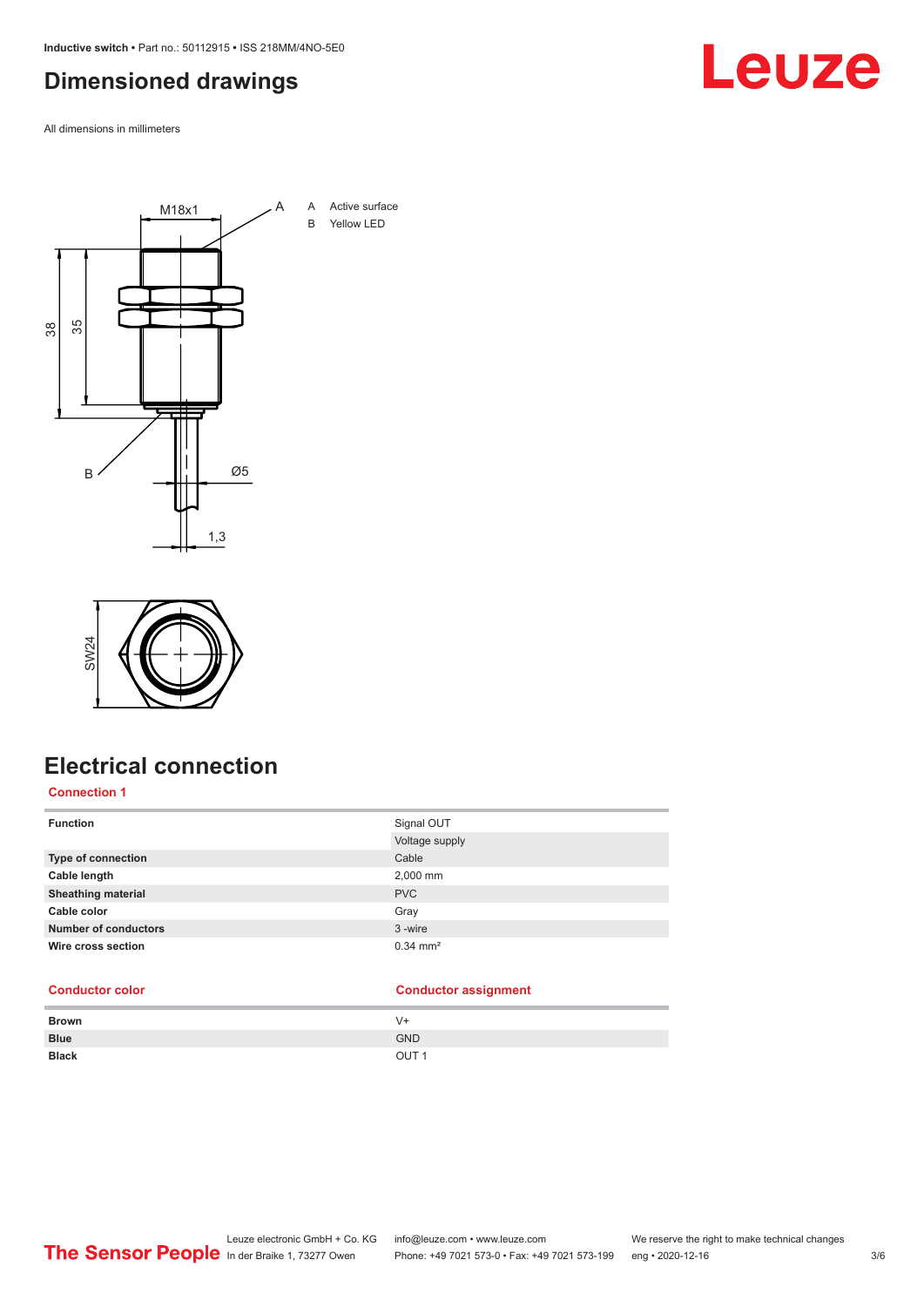### <span id="page-3-0"></span>**Diagrams**

# Leuze

#### Embedded installation



### Types with  $S_{n}$  = 5.0 mm



### **Operation and display**

| Yellow, continuous light |  |
|--------------------------|--|

## **Part number code**

Part designation: **ISX YYY ZZ/AAA.BB-CCC-DDD-DDD**

**ISX Operating principle / construction** IS: inductive switch, standard design ISS: inductive switch, short construction

| a | Inductive switch |  |
|---|------------------|--|
|   |                  |  |

b Standard measuring plate

Switching output/switching state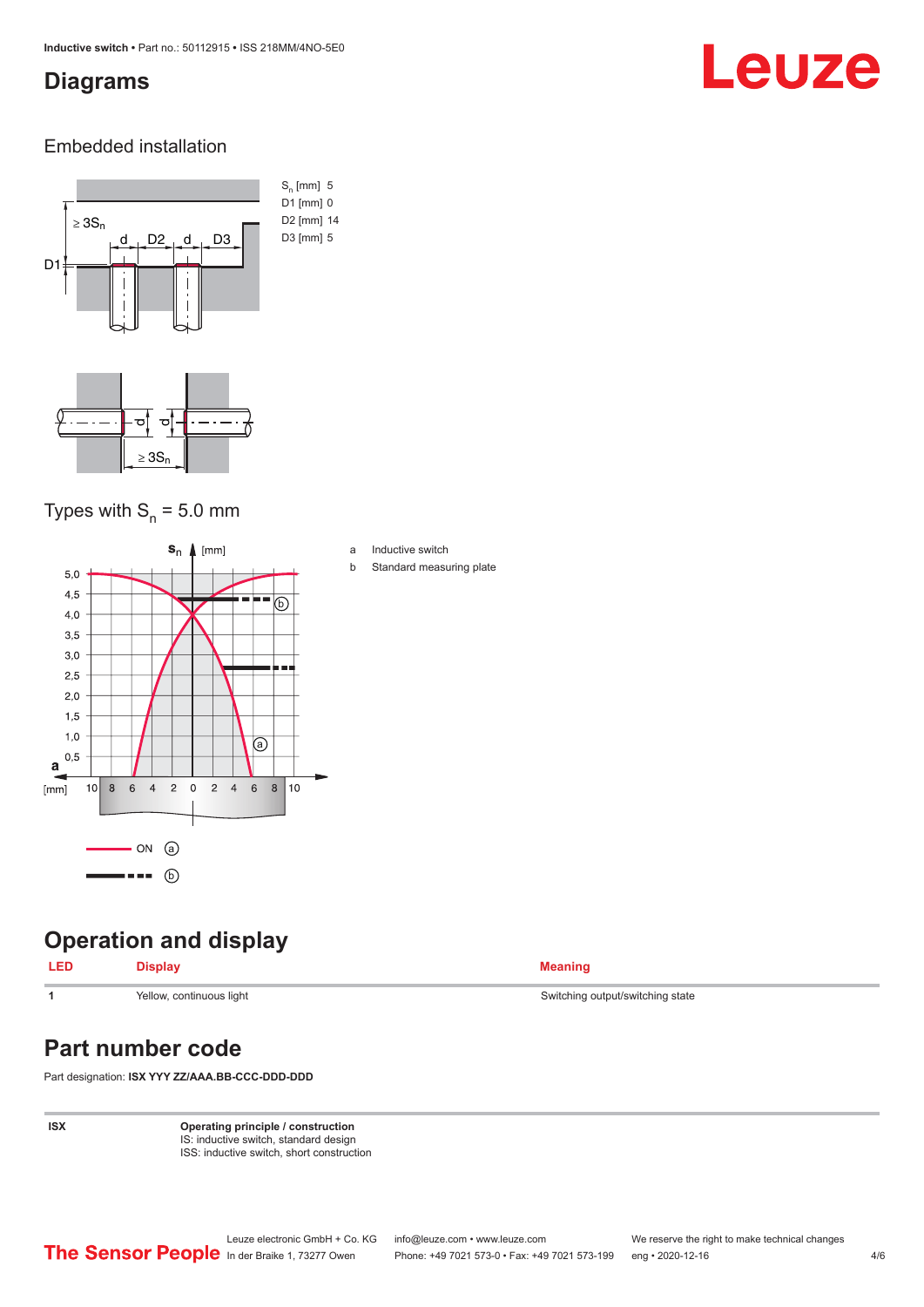#### **Part number code**

# Leuze

| <b>YYY</b> | <b>Series</b><br>203: series with Ø 3 mm<br>204: series with Ø 4 mm<br>205: series with M5 x 0.5 external thread<br>206: series with Ø 6.5 mm<br>208: series with M8 x 1 external thread<br>212: series with M12 x 1 external thread<br>218: series with M18 x 1 external thread<br>230: series with M30 x 1.5 external thread<br>240: series in cubic design<br>244: series in cubic design<br>255: series with 5 x 5 mm <sup>2</sup> cross section<br>288: series with 8 x 8 mm <sup>2</sup> cross section                                                                                                                                                                                                                                                                                                                                                                                                                                                                                                                                                                                                                                                                                                                                                                                                                                                                                                                                                                                      |
|------------|---------------------------------------------------------------------------------------------------------------------------------------------------------------------------------------------------------------------------------------------------------------------------------------------------------------------------------------------------------------------------------------------------------------------------------------------------------------------------------------------------------------------------------------------------------------------------------------------------------------------------------------------------------------------------------------------------------------------------------------------------------------------------------------------------------------------------------------------------------------------------------------------------------------------------------------------------------------------------------------------------------------------------------------------------------------------------------------------------------------------------------------------------------------------------------------------------------------------------------------------------------------------------------------------------------------------------------------------------------------------------------------------------------------------------------------------------------------------------------------------------|
| ΖZ         | Housing / thread<br>MM: metal housing (active surface: plastic) / metric thread<br>FM: full-metal housing (active surface: stainless steel AISI 316L) / metric thread<br>MP: metal housing (active surface: plastic) / smooth (without thread)                                                                                                                                                                                                                                                                                                                                                                                                                                                                                                                                                                                                                                                                                                                                                                                                                                                                                                                                                                                                                                                                                                                                                                                                                                                    |
| <b>AAA</b> | Output current / supply<br>4NO: PNP transistor, NO contact<br>4NC: PNP transistor, NC contact<br>2NO: NPN transistor, NO contact<br>2NC: NPN transistor, NC contact<br>1NO: relay, NO contact / AC/DC<br>1NC: relay, NC contact / AC/DC<br>44: 2 PNP transistor switching outputs, antivalent (NO + NC)<br>22: 2 NPN transistor switching outputs, antivalent (NO + NC)                                                                                                                                                                                                                                                                                                                                                                                                                                                                                                                                                                                                                                                                                                                                                                                                                                                                                                                                                                                                                                                                                                                           |
| BВ         | Special equipment<br>n/a: no special equipment<br>5F: food version<br>5: housing material V2A (1.4305, AISI 303)                                                                                                                                                                                                                                                                                                                                                                                                                                                                                                                                                                                                                                                                                                                                                                                                                                                                                                                                                                                                                                                                                                                                                                                                                                                                                                                                                                                  |
| CCC        | Measurement range / type of installation<br>1E0: typ. range limit 1.0 mm / embedded installation<br>1E5: typ. range limit 1.5 mm / embedded installation<br>2E0: typ. range limit 2.0 mm / embedded installation<br>3E0: typ. range limit 3.0 mm / embedded installation<br>4E0: typ. range limit 4.0 mm / embedded installation<br>5E0: typ. range limit 5.0 mm / embedded installation<br>6E0: typ. range limit 6.0 mm / embedded installation<br>8E0: typ. range limit 8.0 mm / embedded installation<br>10E: typ. range limit 10.0 mm / embedded installation<br>12E: typ. range limit 12.0 mm / embedded installation<br>15E: typ. range limit 15.0 mm / embedded installation<br>20E: typ. range limit 20.0 mm / embedded installation<br>22E: typ. range limit 22.0 mm / embedded installation<br>2N5: typ. range limit 2.5 mm / non-embedded installation<br>4N0: typ. range limit 4.0 mm / non-embedded installation<br>8N0: typ. range limit 8.0 mm / non-embedded installation<br>10N: typ. range limit 10.0 mm / non-embedded installation<br>12N: typ. range limit 12.0 mm / non-embedded installation<br>14N: typ. range limit 14.0 mm / non-embedded installation<br>15N: typ. range limit 15.0 mm / non-embedded installation<br>20N: typ. range limit 20.0 mm / non-embedded installation<br>22N: typ. range limit 22.0 mm / non-embedded installation<br>25N: typ. range limit 25.0 mm / non-embedded installation<br>40N: typ. range limit 40.0 mm / non-embedded installation |
| <b>DDD</b> | <b>Electrical connection</b><br>n/a: cable, standard length 2000 mm<br>S12: M12 connector, 4-pin, axial<br>200-S12: cable, length 200 mm with M12 connector, 4-pin, axial<br>200-S8.3: cable, length 200 mm with M8 connector, 3-pin, axial<br>S8.3: M8 connector, 3-pin, axial<br>005-S8.3: cable, length 500 mm with M8 connector, 3-pin, axial<br>050: cable, standard length 5000 mm, 3-wire                                                                                                                                                                                                                                                                                                                                                                                                                                                                                                                                                                                                                                                                                                                                                                                                                                                                                                                                                                                                                                                                                                  |
|            | <b>Note</b>                                                                                                                                                                                                                                                                                                                                                                                                                                                                                                                                                                                                                                                                                                                                                                                                                                                                                                                                                                                                                                                                                                                                                                                                                                                                                                                                                                                                                                                                                       |
|            | A list with all available device types can be found on the Leuze website at www.leuze.com.                                                                                                                                                                                                                                                                                                                                                                                                                                                                                                                                                                                                                                                                                                                                                                                                                                                                                                                                                                                                                                                                                                                                                                                                                                                                                                                                                                                                        |